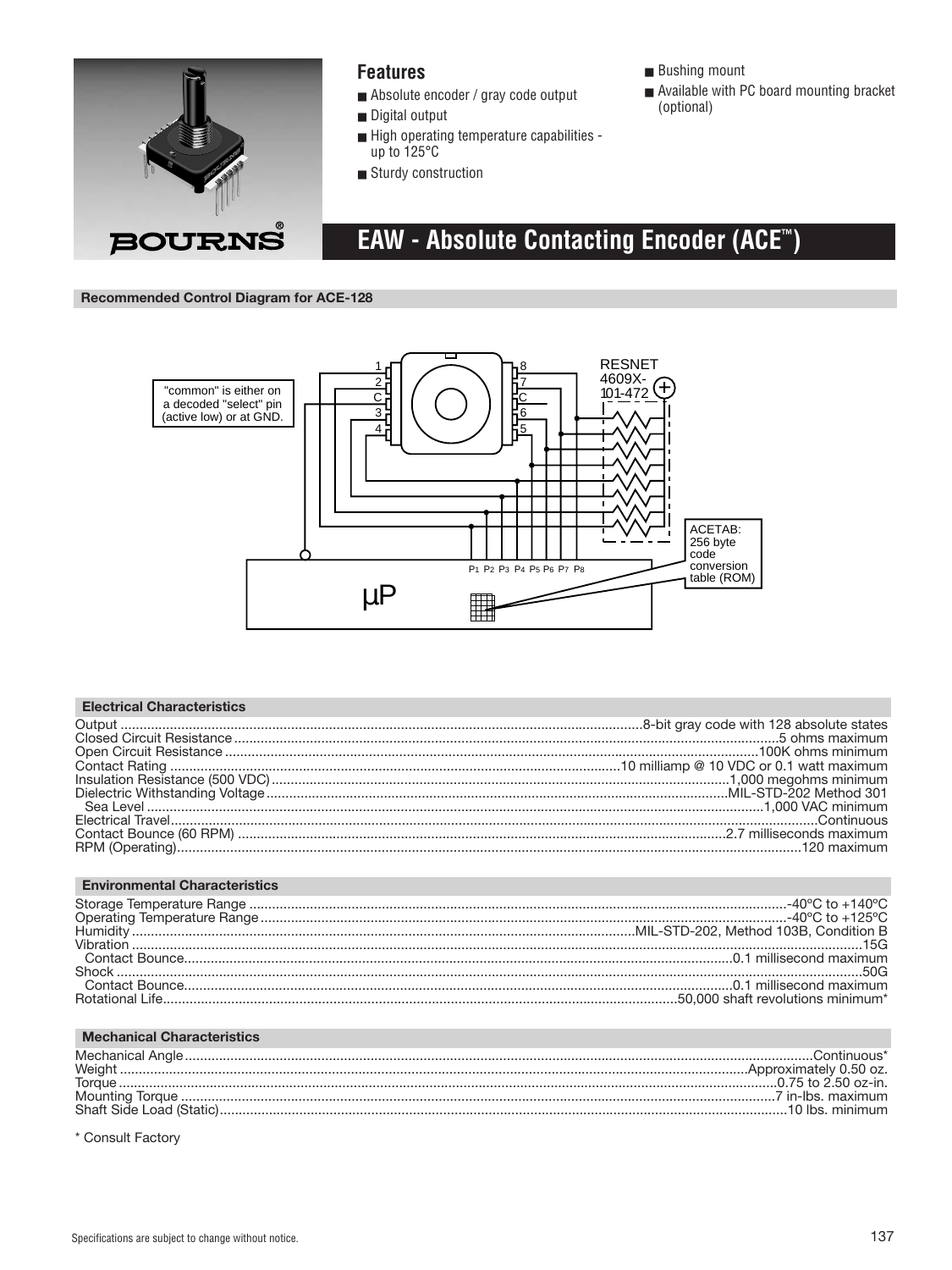Until now, the choice of an absolute encoder meant an expensive, and larger-sized product. Through the use of combinatorial mathematics, the gray-code pattern of the Bourns Absolute Contacting Encoder ACE™ is placed on a single track for a very economical, energy-efficient and compact product. Bourns' ACE™ provides an absolute digital output that will also retain its last position in the event of a power failure.

An intelligent alternative to incremental encoders and potentiometers, the Bourns ACE™ is ideally suited for many industrial, automotive, medical and consumer product applications.

## **EAW - Absolute Contacting Encoder (ACE™)**

## **BOURNS**

### **Pin Output Code For ACE-128**

Bit/Pin correlation: b7 b6 b5 b4 b3 b2 b1 b0 = p8 p7 p6 p5 p4 p3 p2 p1 A binary "1" denotes an "open" switch and a binary "0" denotes a "closed" switch. Positions 0-127 are seen by a clockwise rotation of the shaft.

| Position            | p8                            | p7                           | p6                           | p <sub>5</sub>               | p4                            | p3                           | p <sub>2</sub>               | p1                           | <b>Decimal</b><br>Output | <b>Position</b> | p8                           | p7                             | p6                             | p <sub>5</sub>               | p4                           | p3                           | p <sub>2</sub>               | p1                           | Decimal<br>Output |
|---------------------|-------------------------------|------------------------------|------------------------------|------------------------------|-------------------------------|------------------------------|------------------------------|------------------------------|--------------------------|-----------------|------------------------------|--------------------------------|--------------------------------|------------------------------|------------------------------|------------------------------|------------------------------|------------------------------|-------------------|
| 0                   | 0                             | 1                            | 1                            | $\mathbf{1}$                 | 1                             | $\mathbf{1}$                 | 1                            | $\mathbf{1}$                 | 127                      | 64              | 1                            | 1                              | $\mathbf{1}$                   | 1                            | 0                            | $\mathbf{1}$                 | $\mathbf{1}$                 | $\mathbf{1}$                 | 247               |
| 1<br>$\overline{c}$ | 0<br>$\mathsf 0$              | $\mathsf 0$<br>$\mathbf 0$   | $\mathbf{1}$<br>$\mathbf{1}$ | $\mathbf{1}$<br>$\mathbf{1}$ | 1<br>$\mathbf{1}$             | 1<br>1                       | $\mathbf{1}$<br>1            | $\mathbf{1}$<br>0            | 63<br>62                 | 65<br>66        | $\mathbf{1}$<br>$\mathbf{1}$ | $\mathbf{1}$<br>1              | $\mathbf{1}$<br>$\mathbf{1}$   | $\mathbf{1}$<br>$\mathsf 0$  | 0<br>0                       | $\mathbf 0$<br>$\mathsf 0$   | $\mathbf{1}$<br>$\mathbf{1}$ | $\mathbf{1}$<br>$\mathbf{1}$ | 243<br>227        |
| 3                   | 0                             | $\mathbf 0$                  | $\mathbf{1}$                 | $\mathbf{1}$                 | $\mathbf{1}$                  | 0                            | $\mathbf{1}$                 | $\mathbf 0$                  | 58                       | 67              | $\mathbf{1}$                 | $\mathbf 0$                    | $\mathbf{1}$                   | 0                            | $\mathbf 0$                  | $\mathbf 0$                  | $\mathbf{1}$                 | $\overline{1}$               | 163               |
| 4                   | $\mathbf 0$                   | $\mathbf 0$                  | $\mathbf{1}$                 | $\mathbf{1}$                 | $\mathbf{1}$                  | $\mathbf 0$                  | $\mathbf 0$                  | $\mathbf 0$                  | 56                       | 68              | $\mathbf{1}$                 | $\mathbf 0$                    | $\mathbf 0$                    | 0                            | $\mathbf 0$                  | $\mathbf 0$                  | $\mathbf{1}$                 | $\overline{1}$               | 131               |
| 5                   | 1                             | $\mathbf 0$                  | $\mathbf{1}$<br>$\mathbf 0$  | $\mathbf{1}$                 | $\mathbf{1}$                  | 0<br>0                       | $\mathbf 0$<br>$\mathbf 0$   | $\mathbf 0$<br>0             | 184                      | 69<br>70        | $\mathbf{1}$                 | $\mathbf 0$<br>0               | $\mathsf 0$<br>$\mathbf 0$     | 0                            | $\mathbf{1}$                 | $\mathbf 0$<br>$\mathbf 0$   | $\mathbf{1}$<br>$\mathbf 0$  | $\overline{1}$               | 139               |
| 6<br>7              | 1<br>$\overline{0}$           | $\mathbf 0$<br>$\mathbf 0$   | $\mathbf 0$                  | $\mathbf{1}$<br>$\mathbf{1}$ | 1<br>1                        | $\overline{0}$               | $\mathbf 0$                  | $\mathbf 0$                  | 152<br>24                | 71              | $\mathbf{1}$<br>1            | 0                              | $\mathbf 0$                    | 0<br>0                       | $\mathbf{1}$<br>$\mathbf 0$  | $\mathbf 0$                  | $\mathbf 0$                  | $\mathbf{1}$<br>$\mathbf{1}$ | 137<br>129        |
| 8                   | 0                             | $\mathbf 0$                  | $\mathbf 0$                  | $\mathbf 0$                  | $\mathbf{1}$                  | 0                            | $\mathbf 0$                  | 0                            | 8                        | 72              | 1                            | 0                              | $\mathbf 0$                    | 0                            | 0                            | 0                            | 0                            | $\mathbf 0$                  | 128               |
| 9                   | 0                             | $\mathbf{1}$                 | $\mathsf 0$                  | $\Omega$                     | 1                             | 0                            | $\Omega$                     | $\mathsf 0$                  | 72                       | 73              | $\mathbf{1}$                 | 0                              | $\mathsf 0$                    | $\Omega$                     | $\Omega$                     | $\mathbf{1}$                 | $\Omega$                     | $\mathsf 0$                  | 132               |
| 10<br>11            | 0<br>0                        | $\mathbf{1}$<br>$\mathbf{1}$ | $\mathsf 0$<br>$\mathsf 0$   | $\mathsf 0$<br>$\mathsf 0$   | 1<br>$\mathbf{1}$             | 0<br>1                       | $\mathsf 0$<br>$\mathbf 0$   | 1<br>$\mathbf{1}$            | 73<br>77                 | 74<br>75        | 1<br>$\mathbf{1}$            | 0<br>1                         | $\mathsf 0$<br>$\mathsf 0$     | 1<br>$\mathbf{1}$            | 0<br>0                       | $\mathbf{1}$<br>$\mathbf{1}$ | 0<br>0                       | $\mathsf 0$<br>$\mathsf 0$   | 148<br>212        |
| 12                  | 0                             | $\mathbf{1}$                 | $\mathsf 0$                  | $\mathsf 0$                  | 1                             | 1                            | 1                            | 1                            | 79                       | 76              | $\mathbf{1}$                 | 1                              | $\mathbf{1}$                   | $\mathbf{1}$                 | 0                            | $\mathbf{1}$                 | 0                            | $\mathsf 0$                  | 244               |
| 13                  | $\overline{0}$                | $\mathbf 0$                  | $\mathbf 0$                  | 0                            | 1                             | $\mathbf{1}$                 | $\mathbf{1}$                 | $\mathbf{1}$                 | 15                       | 77              | $\mathbf{1}$                 | 1                              | $\mathbf{1}$                   | $\mathbf{1}$                 | 0                            | $\mathbf 0$                  | $\mathbf 0$                  | $\mathbf 0$                  | 240               |
| 14<br>15            | 0<br>1                        | $\mathbf 0$<br>$\mathbf 0$   | $\mathbf{1}$<br>$\mathbf{1}$ | $\mathbf 0$<br>$\mathbf 0$   | $\mathbf{1}$<br>$\mathbf{1}$  | $\mathbf{1}$<br>$\mathbf{1}$ | $\mathbf{1}$<br>$\mathbf{1}$ | $\mathbf{1}$<br>$\mathbf{1}$ | 47<br>175                | 78<br>79        | $\mathbf{1}$<br>$\mathbf{1}$ | $\mathbf{1}$<br>$\mathbf{1}$   | $\overline{1}$<br>$\mathbf{1}$ | $\mathbf{1}$<br>$\mathbf{1}$ | $\Omega$<br>1                | $\mathbf 0$<br>$\mathbf 0$   | 1<br>$\mathbf{1}$            | $\mathbf 0$<br>$\mathsf 0$   | 242<br>250        |
| 16                  | 1                             | $\mathbf 0$                  | $\mathbf{1}$                 | $\mathbf{1}$                 | $\mathbf{1}$                  | $\mathbf{1}$                 | $\mathbf{1}$                 | $\mathbf{1}$                 | 191                      | 80              | $\mathbf{1}$                 | $\overline{1}$                 | $\overline{1}$                 | $\mathbf{1}$                 | $\mathbf{1}$                 | $\mathbf 0$                  | 1                            | $\mathbf{1}$                 | 251               |
| 17                  | $\mathbf{1}$                  | $\mathbf 0$                  | $\mathsf 0$                  | $\mathbf{1}$                 | $\mathbf{1}$                  | $\mathbf{1}$                 | $\mathbf{1}$                 | $\mathbf{1}$                 | 159                      | 81              | $\mathbf{1}$                 | 1                              | $\mathbf{1}$                   | $\mathbf{1}$                 | $\mathbf{1}$                 | 0                            | $\mathsf 0$                  | $\mathbf{1}$                 | 249               |
| 18<br>19            | $\overline{0}$<br>0           | $\mathbf 0$<br>$\mathbf 0$   | $\mathbf 0$<br>$\mathbf 0$   | $\mathbf{1}$<br>$\mathbf{1}$ | $\mathbf{1}$<br>1             | 1<br>1                       | $\mathbf{1}$<br>$\Omega$     | $\mathbf{1}$<br>1            | 31<br>29                 | 82<br>83        | 1<br>$\mathbf{1}$            | 1<br>1                         | $\mathbf{1}$<br>$\mathsf 0$    | $\mathbf{1}$<br>1            | $\mathbf 0$<br>$\Omega$      | $\mathbf 0$<br>$\Omega$      | $\mathbf 0$<br>$\Omega$      | $\mathbf{1}$<br>$\mathbf{1}$ | 241<br>209        |
| 20                  | 0                             | $\mathbf 0$                  | $\mathsf 0$                  | 1                            | 1                             | 1                            | $\mathbf 0$                  | 0                            | 28                       | 84              | $\mathbf{1}$                 | 1                              | $\mathsf 0$                    | $\mathsf 0$                  | 0                            | $\mathsf 0$                  | 0                            | $\mathbf{1}$                 | 193               |
| 21                  | 0                             | $\mathbf{1}$                 | $\mathsf 0$                  | $\mathbf{1}$                 | $\mathbf{1}$                  | $\mathbf{1}$                 | $\mathbf 0$                  | 0                            | 92                       | 85              | $\mathbf{1}$                 | $\mathbf{1}$                   | $\mathsf 0$                    | 0                            | 0                            | $\mathbf{1}$                 | 0                            | $\mathbf{1}$                 | 197               |
| 22<br>23            | 0<br>0                        | $\mathbf{1}$<br>$\mathbf 0$  | $\mathsf 0$<br>$\mathsf 0$   | $\mathsf 0$<br>$\mathbf 0$   | 1<br>1                        | 1<br>1                       | $\mathbf 0$<br>$\mathbf 0$   | 0<br>0                       | 76<br>12                 | 86<br>87        | $\mathbf{1}$<br>1            | 1<br>1                         | $\mathsf 0$<br>$\mathsf 0$     | $\mathsf 0$<br>$\mathbf 0$   | 0<br>0                       | 1<br>$\mathbf 0$             | $\mathsf 0$<br>0             | $\mathsf 0$<br>$\mathsf 0$   | 196<br>192        |
| 24                  | 0                             | $\mathbf 0$                  | $\mathbf 0$                  | $\mathbf 0$                  | $\mathbf 0$                   | $\mathbf{1}$                 | $\mathbf 0$                  | 0                            | $\overline{4}$           | 88              | $\mathbf 0$                  | $\overline{1}$                 | $\mathbf 0$                    | 0                            | $\mathbf 0$                  | $\mathbf 0$                  | $\mathbf 0$                  | $\mathbf 0$                  | 64                |
| 25                  | $\overline{0}$                | $\mathbf 0$                  | $\mathbf{1}$                 | $\mathbf 0$                  | $\mathbf 0$                   | $\mathbf{1}$                 | $\mathbf 0$                  | 0                            | 36                       | 89              | $\mathbf 0$                  | $\mathbf{1}$                   | $\mathbf 0$                    | 0                            | $\mathbf 0$                  | $\mathbf 0$                  | $\mathbf{1}$                 | $\mathbf 0$                  | 66                |
| 26<br>27            | 1<br>$\mathbf{1}$             | $\mathbf 0$<br>$\mathbf 0$   | $\mathbf{1}$<br>$\mathbf{1}$ | 0<br>$\mathsf 0$             | $\mathbf 0$<br>$\mathsf 0$    | $\mathbf{1}$<br>$\mathbf{1}$ | $\mathbf 0$<br>$\mathbf{1}$  | 0<br>0                       | 164<br>166               | 90<br>91        | $\mathbf 0$<br>$\mathbf 0$   | $\overline{1}$<br>$\mathbf{1}$ | $\mathbf 0$<br>$\mathbf{1}$    | 0<br>0                       | 1<br>1                       | 0<br>0                       | $\mathbf{1}$<br>$\mathbf{1}$ | $\mathbf 0$<br>$\mathsf 0$   | 74<br>106         |
| 28                  | 1                             | $\mathbf 0$                  | $\mathbf{1}$                 | $\mathbf 0$                  | $\mathbf 0$                   | 1                            | $\mathbf{1}$                 | 1                            | 167                      | 92              | 0                            | $\mathbf{1}$                   | $\overline{1}$                 | $\mathbf{1}$                 | 1                            | 0                            | $\mathbf{1}$                 | $\mathbf 0$                  | 122               |
| 29                  | 1                             | $\mathbf 0$                  | $\Omega$                     | 0                            | $\Omega$                      | $\mathbf{1}$                 | $\mathbf{1}$                 | $\mathbf{1}$                 | 135                      | 93              | $\Omega$                     | $\mathbf{1}$                   | $\overline{1}$                 | $\mathbf{1}$                 | $\mathbf{1}$                 | $\Omega$                     | $\mathbf 0$                  | $\mathbf 0$                  | 120               |
| 30<br>31            | 1<br>1                        | $\mathbf 0$<br>$\mathbf{1}$  | $\mathsf 0$<br>$\mathsf 0$   | 1<br>$\mathbf{1}$            | $\mathsf 0$<br>$\mathbf 0$    | $\mathbf{1}$<br>$\mathbf{1}$ | $\mathbf{1}$<br>$\mathbf{1}$ | 1<br>1                       | 151<br>215               | 94<br>95        | $\mathsf 0$<br>$\mathbf 0$   | $\mathbf{1}$<br>$\mathbf{1}$   | $\mathbf{1}$<br>$\mathbf{1}$   | 1<br>$\mathbf{1}$            | $\mathbf{1}$<br>$\mathbf{1}$ | $\mathsf 0$<br>1             | $\mathsf 0$<br>0             | $\mathbf{1}$<br>$\mathbf{1}$ | 121<br>125        |
| 32                  | 1                             | $\mathbf{1}$                 | $\bf 0$                      | $\mathbf{1}$                 | 1                             | 1                            | $\mathbf{1}$                 | 1                            | 223                      | 96              | 1                            | $\mathbf{1}$                   | $\mathbf{1}$                   | 1                            | $\mathbf{1}$                 | $\mathbf{1}$                 | 0                            | $\mathbf{1}$                 | 253               |
| 33                  | 1                             | $\mathbf{1}$                 | $\mathsf 0$                  | $\mathsf 0$                  | 1                             | 1                            | $\mathbf{1}$                 | 1                            | 207                      | 97              | 1                            | $\mathbf{1}$                   | $\mathbf{1}$                   | 1                            | $\mathbf{1}$                 | $\mathbf{1}$                 | $\mathsf 0$                  | $\mathsf 0$                  | 252               |
| 34<br>35            | 1<br>1                        | $\mathbf 0$<br>$\mathbf 0$   | $\mathbf 0$<br>$\mathsf 0$   | $\mathbf 0$<br>$\mathsf 0$   | $\mathbf{1}$<br>$\mathbf{1}$  | $\mathbf{1}$<br>$\mathbf{1}$ | $\mathbf{1}$<br>$\mathbf{1}$ | 1<br>$\mathbf 0$             | 143<br>142               | 98<br>99        | $\mathbf{1}$<br>$\mathbf{1}$ | $\mathbf{1}$<br>$\mathbf{1}$   | $\mathbf{1}$<br>$\mathbf{1}$   | $\overline{1}$<br>0          | $\mathbf{1}$<br>$\mathbf{1}$ | $\mathbf 0$<br>$\mathbf 0$   | $\mathbf 0$<br>$\mathbf 0$   | $\mathbf 0$<br>$\mathsf 0$   | 248<br>232        |
| 36                  | $\mathbf 0$                   | $\mathbf 0$                  | $\mathbf 0$                  | $\mathbf 0$                  | $\mathbf{1}$                  | 1                            | $\mathbf{1}$                 | 0                            | 14                       | 100             | $\mathbf{1}$                 | $\mathbf{1}$                   | $\mathbf{1}$                   | 0                            | $\mathbf 0$                  | $\mathbf 0$                  | $\mathbf 0$                  | $\mathbf 0$                  | 224               |
| 37                  | $\mathbf 0$                   | $\mathbf 0$                  | $\mathbf{1}$                 | $\mathsf 0$                  | $\mathbf{1}$                  | $\mathbf{1}$                 | $\mathbf{1}$                 | $\mathsf 0$                  | 46                       | 101             | $\mathbf{1}$                 | $\mathbf{1}$                   | $\mathbf{1}$                   | 0                            | $\mathbf 0$                  | $\mathbf 0$                  | $\mathbf{1}$                 | $\mathsf 0$                  | 226               |
| 38<br>39            | 0<br>$\Omega$                 | $\mathbf 0$<br>$\mathbf 0$   | $\mathbf{1}$<br>$\mathbf 0$  | $\mathbf 0$<br>$\mathbf 0$   | $\overline{0}$<br>$\mathbf 0$ | 1<br>$\mathbf{1}$            | $\mathbf{1}$<br>$\mathbf{1}$ | 0<br>$\Omega$                | 38<br>6                  | 102<br>103      | $\mathbf 0$<br>$\Omega$      | $\mathbf{1}$<br>$\mathbf{1}$   | $\mathbf{1}$<br>$\mathbf{1}$   | 0<br>$\Omega$                | $\mathbf 0$<br>$\Omega$      | $\mathbf 0$<br>$\Omega$      | 1<br>$\mathbf 0$             | $\mathbf 0$<br>$\mathbf 0$   | 98<br>96          |
| 40                  | 0                             | $\mathbf 0$                  | $\mathsf 0$                  | $\mathsf 0$                  | $\mathsf 0$                   | 0                            | $\mathbf{1}$                 | 0                            | $\overline{2}$           | 104             | $\mathsf 0$                  | $\mathsf 0$                    | $\mathbf{1}$                   | 0                            | $\mathsf 0$                  | $\mathsf 0$                  | $\mathsf 0$                  | $\mathsf 0$                  | 32                |
| 41                  | 0                             | $\mathbf 0$                  | $\mathsf 0$                  | 1                            | $\mathsf 0$                   | 0                            | $\mathbf{1}$                 | 0                            | 18                       | 105             | 0                            | 0                              | $\overline{1}$                 | 0                            | 0                            | $\mathbf 0$                  | $\mathsf 0$                  | $\mathbf{1}$                 | 33                |
| 42<br>43            | 0<br>0                        | $\mathbf{1}$<br>$\mathbf{1}$ | $\bf 0$<br>$\mathsf 0$       | $\mathbf{1}$<br>$\mathbf{1}$ | $\mathsf 0$<br>$\mathbf 0$    | 0<br>0                       | $\mathbf{1}$<br>$\mathbf{1}$ | 0                            | 82<br>83                 | 106<br>107      | 0<br>$\mathbf 0$             | 0<br>$\mathsf 0$               | $\mathbf{1}$<br>$\mathbf{1}$   | 0<br>1                       | 0<br>$\mathbf 0$             | $\mathbf{1}$<br>1            | $\mathsf 0$<br>$\mathsf 0$   | $\mathbf{1}$<br>$\mathbf{1}$ | 37<br>53          |
| 44                  | 1                             | $\mathbf{1}$                 | $\mathbf 0$                  | $\mathbf{1}$                 | $\mathbf 0$                   | 0                            | $\mathbf{1}$                 | 1<br>1                       | 211                      | 108             | $\mathbf 0$                  | $\mathbf 0$                    | $\mathbf{1}$                   | $\overline{1}$               | 1                            | $\mathbf{1}$                 | $\mathbf 0$                  | $\mathbf{1}$                 | 61                |
| 45                  | $\mathbf{1}$                  | $\mathbf{1}$                 | $\mathbf 0$                  | $\mathsf 0$                  | $\mathbf 0$                   | 0                            | $\mathbf{1}$                 | $\mathbf{1}$                 | 195                      | 109             | $\mathbf 0$                  | $\mathbf 0$                    | $\mathbf{1}$                   | $\mathbf{1}$                 | $\mathbf{1}$                 | $\mathbf{1}$                 | $\mathbf 0$                  | $\mathsf 0$                  | 60                |
| 46<br>47            | 1<br>$\mathbf{1}$             | $\mathbf{1}$<br>$\mathbf{1}$ | $\mathbf 0$<br>$\mathbf{1}$  | $\mathbf 0$<br>$\mathsf 0$   | $\mathbf{1}$<br>$\mathbf{1}$  | 0<br>0                       | $\mathbf{1}$<br>$\mathbf{1}$ | $\mathbf{1}$<br>1            | 203<br>235               | 110<br>111      | $\mathbf{1}$<br>$\mathbf{1}$ | $\mathbf 0$<br>0               | $\mathbf{1}$<br>$\mathbf{1}$   | 1<br>1                       | $\mathbf{1}$<br>$\mathbf{1}$ | $\mathbf{1}$<br>$\mathbf{1}$ | $\mathbf 0$<br>$\mathbf{1}$  | $\mathbf 0$<br>$\mathsf 0$   | 188<br>190        |
| 48                  | 1                             | $\mathbf{1}$                 | $\mathbf{1}$                 | $\mathbf 0$                  | 1                             | 1                            | $\mathbf{1}$                 | 1                            | 239                      | 112             | 1                            | 1                              | $\mathbf{1}$                   | $\mathbf{1}$                 | 1                            | $\mathbf{1}$                 | $\mathbf{1}$                 | $\mathbf 0$                  | 254               |
| 49                  | $\mathbf{1}$                  | $\mathbf{1}$                 | $\mathbf{1}$                 | $\mathbf 0$                  | $\Omega$                      | 1                            | $\mathbf{1}$                 | $\mathbf{1}$                 | 231                      | 113             | $\Omega$                     | 1                              | $\mathbf{1}$                   | $\mathbf{1}$                 | $\mathbf{1}$                 | $\mathbf{1}$                 | $\mathbf{1}$                 | $\Omega$                     | 126               |
| 50<br>51            | 1<br>$\mathbf 0$              | $\mathbf{1}$<br>$\mathbf{1}$ | $\mathbf 0$<br>$\mathsf 0$   | 0<br>$\mathsf 0$             | $\Omega$<br>$\mathsf 0$       | 1<br>$\mathbf{1}$            | $\mathbf{1}$<br>$\mathbf{1}$ | 1                            | 199                      | 114<br>115      | $\Omega$<br>0                | $\mathbf{1}$                   | $\mathbf{1}$<br>$\mathbf{1}$   | 1<br>1                       | 1<br>0                       | $\mathbf{1}$                 | $\Omega$<br>$\mathsf 0$      | $\mathsf 0$<br>$\mathsf 0$   | 124<br>116        |
| 52                  | 0                             | $\mathbf 0$                  | $\mathsf 0$                  | $\mathsf 0$                  | $\mathsf 0$                   | 1                            | $\mathbf{1}$                 | 1<br>$\mathbf{1}$            | 71<br>$\overline{7}$     | 116             | $\mathsf 0$                  | $\mathbf{1}$<br>$\mathbf{1}$   | $\mathbf{1}$                   | $\mathbf{1}$                 | 0                            | 1<br>$\bf 0$                 | $\mathsf 0$                  | $\mathsf 0$                  | 112               |
| 53                  | $\mathbf 0$                   | $\mathbf 0$                  | $\mathsf 0$                  | 1                            | $\mathsf 0$                   | 1                            | $\mathbf{1}$                 | 1                            | 23                       | 117             | $\mathsf 0$                  | $\mathbf{1}$                   | $\mathbf{1}$                   | 1                            | $\mathsf 0$                  | $\mathsf 0$                  | $\mathsf 0$                  | $\mathbf{1}$                 | 113               |
| 54                  | $\mathbf 0$                   | $\mathbf 0$                  | $\mathbf 0$                  | $\mathbf{1}$                 | $\mathbf 0$                   | 0                            | $\mathbf{1}$                 | 1                            | 19                       | 118             | $\mathbf 0$                  | $\mathbf 0$                    | $\mathbf{1}$                   | 1                            | $\mathbf 0$                  | $\mathbf 0$                  | $\mathbf 0$                  | $\mathbf{1}$                 | 49                |
| 55<br>56            | $\mathbf 0$<br>$\overline{0}$ | $\mathbf 0$<br>$\mathbf 0$   | $\mathbf 0$<br>$\mathbf 0$   | $\mathsf 0$<br>$\mathbf 0$   | $\mathbf 0$<br>$\mathbf 0$    | 0<br>0                       | $\mathbf{1}$<br>$\mathbf{0}$ | $\mathbf{1}$<br>1            | 3<br>$\mathbf{1}$        | 119<br>120      | $\mathbf 0$<br>$\mathbf 0$   | $\mathsf 0$<br>0               | $\mathbf{1}$<br>$\mathbf 0$    | 1<br>1                       | $\mathbf 0$<br>$\mathbf 0$   | $\mathbf 0$<br>$\mathbf 0$   | $\mathbf 0$<br>$\mathbf 0$   | $\mathbf 0$<br>$\mathbf 0$   | 48<br>16          |
| 57                  | $\mathbf 0$                   | $\mathbf 0$                  | $\mathbf 0$                  | 0                            | $\mathbf{1}$                  | $\mathbf 0$                  | $\mathsf 0$                  | 1                            | 9                        | 121             | $\mathbf{1}$                 | 0                              | $\mathbf 0$                    | $\mathbf{1}$                 | $\mathbf 0$                  | $\mathbf 0$                  | $\mathbf 0$                  | $\mathbf 0$                  | 144               |
| 58                  | $\overline{0}$                | $\mathbf 0$                  | $\mathbf{1}$                 | 0                            | $\mathbf{1}$                  | 0                            | $\mathbf 0$                  | 1                            | 41                       | 122             | $\mathbf{1}$                 | 0                              | $\overline{0}$                 | 1                            | $\mathbf 0$                  | $\mathbf 0$                  | 1                            | $\mathbf 0$                  | 146               |
| 59<br>60            | 1<br>1                        | $\mathbf 0$<br>$\mathbf{1}$  | $\mathbf{1}$<br>$\mathbf{1}$ | 0<br>$\mathsf 0$             | $\mathbf{1}$<br>$\mathbf{1}$  | 0<br>0                       | $\mathbf 0$<br>$\mathsf 0$   | $\mathbf{1}$<br>$\mathbf{1}$ | 169<br>233               | 123<br>124      | $\mathbf{1}$<br>$\mathbf{1}$ | 0<br>$\mathsf 0$               | 0<br>$\mathsf 0$               | 1<br>$\mathbf{1}$            | 1<br>$\mathbf{1}$            | 0<br>1                       | $\mathbf{1}$<br>$\mathbf{1}$ | $\mathbf 0$<br>$\mathsf 0$   | 154<br>158        |
| 61                  | 1                             | $\mathbf{1}$                 | $\mathbf{1}$                 | $\mathsf 0$                  | $\mathsf 0$                   | 0                            | $\mathsf 0$                  | $\mathbf{1}$                 | 225                      | 125             | 0                            | 0                              | 0                              | $\mathbf{1}$                 | 1                            | $\mathbf{1}$                 | $\mathbf{1}$                 | $\mathsf 0$                  | 30                |
| 62<br>63            | 1<br>1                        | $\mathbf{1}$<br>$\mathbf{1}$ | $\mathbf{1}$<br>$\mathbf{1}$ | $\mathsf 0$<br>1             | $\mathsf 0$<br>$\mathbf 0$    | $\mathbf{1}$<br>$\mathbf{1}$ | 0<br>0                       | $\mathbf{1}$<br>$\mathbf{1}$ | 229<br>245               | 126<br>127      | 0<br>$\mathsf 0$             | 1<br>$\mathbf{1}$              | 0<br>0                         | 1<br>$\mathbf{1}$            | $\mathbf{1}$<br>$\mathbf{1}$ | $\mathbf{1}$<br>$\mathbf{1}$ | $\mathbf{1}$<br>$\mathbf{1}$ | $\mathsf 0$<br>$\mathbf{1}$  | 94<br>95          |
|                     |                               |                              |                              |                              |                               |                              |                              |                              |                          |                 |                              |                                |                                |                              |                              |                              |                              |                              |                   |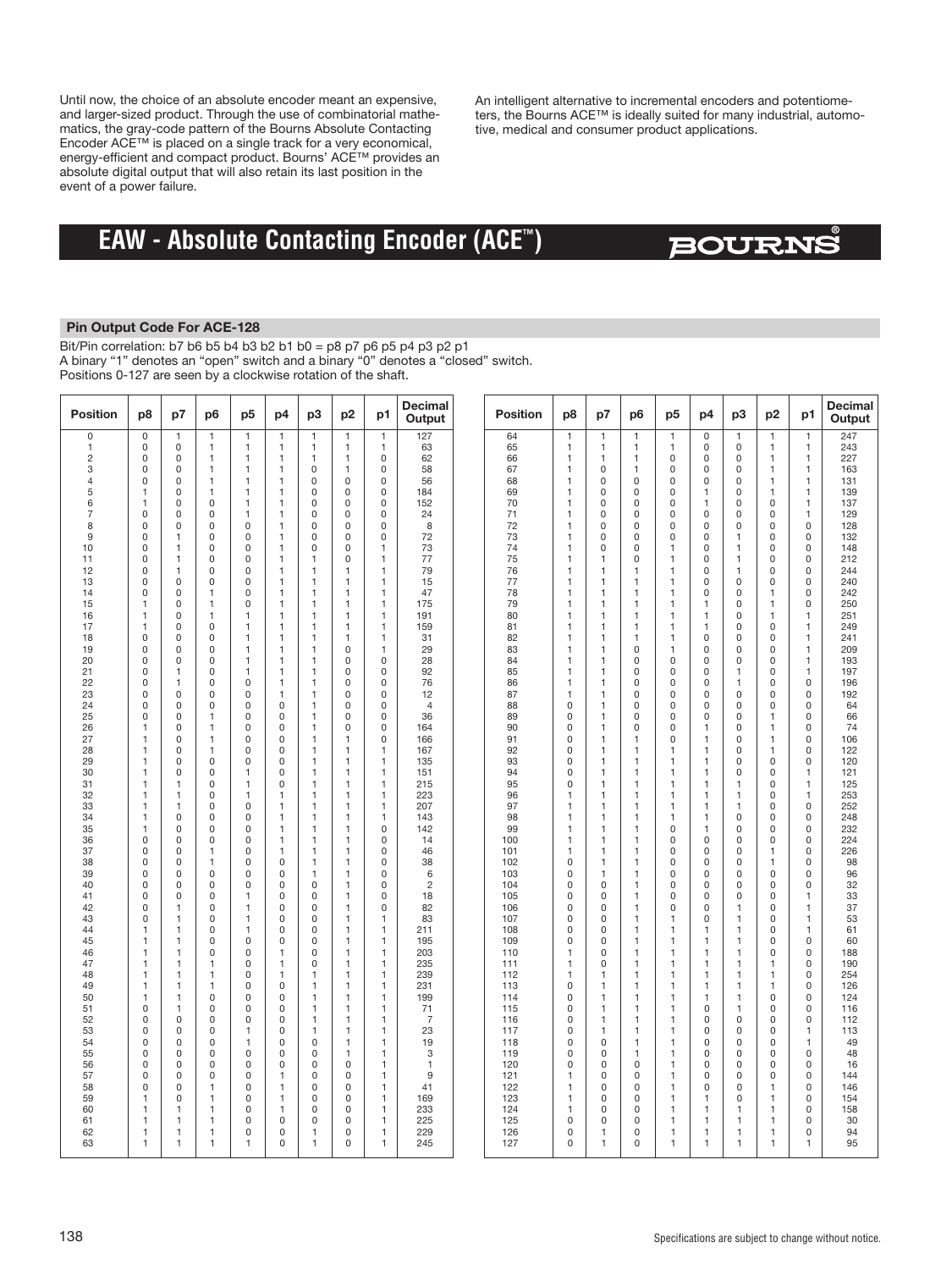# **EAW - Absolute Contacting Encoder (ACE™)**

# **BOURNS**

#### **Dimensional Drawings**

**Dimensional Drawings** Dimensional Drawings - For ACE - 128 **Bushing Mounted: Housing A Bushing mounted: Housing A**







#### **PCB Bracket Mounted: Housing B**









"D"  $\longrightarrow$   $\left| \frac{2.249 + .001/-.003}{(6.32 + 0.03/-.0.06)} \right|$  DIA.  $\frac{.218 \pm .003}{(5.54 \pm .076)}$ 

Shaft Style **C**



 $\frac{.100}{(2.54)}$  TYP.

 $\frac{1.000}{(25.4)}$ 

 $\frac{.047}{(1.2)}$  DIA. 14 PLCS.



"D" DIMENSION EXTENDS FROM SHAFT END TO BUSHING FACE "D" = (SHAFT LENGTH, FMS) – (BUSHING LENGTH)

PCB BOARD HOLE PATTERN W/PCB BRACKET

.450  $\overline{(11.4)}$ 2 PLCS.

 $600$  $(15.2)$ 2 PLCS.

 $\frac{.200}{(5.1)}$ <br>2 PLCS.